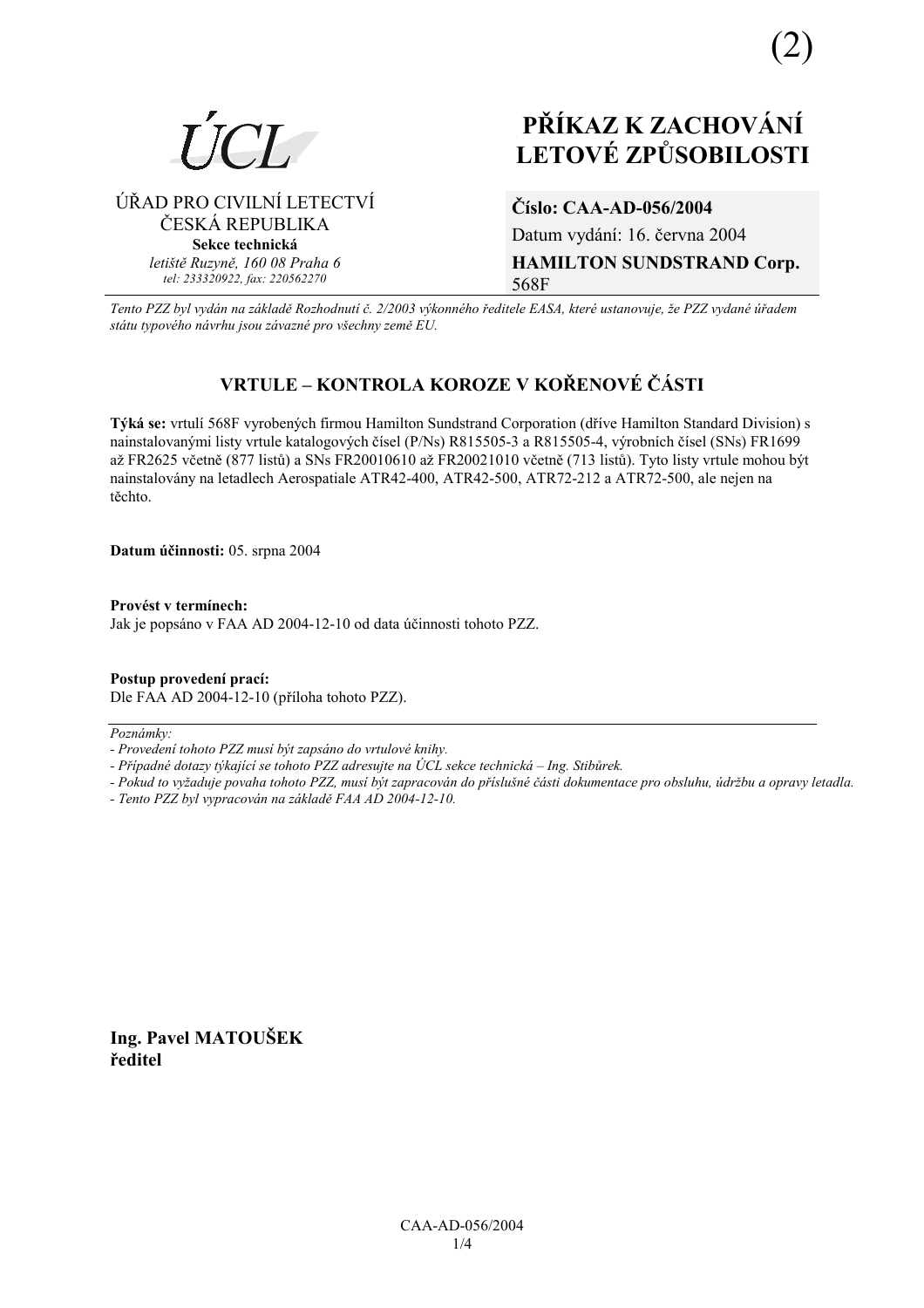**2004-12-10 Hamilton Sundstrand Corporation (formerly Hamilton Standard Division)**: Amendment 39- 13669. Docket No. 2003-NE-48-AD.

# **Effective Date**

(a) This AD becomes effective July 19, 2004.

# **Affected ADs**

(b) None.

# **Applicability**

(c) This AD applies to Hamilton Sundstrand Corporation (formerly Hamilton Standard Division) 568F propellers with propeller blades, part numbers (P/Ns) R815505-3 and R815505-4, serial numbers (SNs) FR1699 through FR2625 inclusive (877 blades), and SNs FR20010610 through FR20021010 inclusive (713 blades), installed. These composite propeller blades are installed on, but not limited to, Aerospatiale ATR42-400, ATR42-500, ATR72-212, and ATR72-500 airplanes.

#### **Unsafe Condition**

(d) This AD results from reports of propeller blades found at inspection, with random areas of missing adhesive under the compression wrap, which exposed the steel tulip part of the blade. We are issuing this AD to prevent propeller blade failure due to corrosion-induced fatigue, which could result in blade separation and possible loss of airplane control.

# **Compliance**

(e) You are responsible for having the actions required by this AD performed within the compliance times specified unless the actions have already been done.

# **Removal From Service of Affected Propeller Blades**

(f) Remove propeller blades, P/Ns R815505-3 and R815505-4 from service as follows:

(1) Blades listed by SN in the following Table 1 of this AD must be removed no later than the date listed in Table 1 of this AD. See Table 2 of this AD for blade SNs that are excluded from the compliance times specified in Table 1 of this AD.

(2) Remove the blades that are listed by SN in Table 2 of this AD no later than December 31, 2007.

(3) In some instances, an "RT" reference immediately follows the numeric portion of the serial number on the blade. For purposes of this AD, the "RT" reference has been omitted when specifying affected serial numbers.

#### **Table 1.--Propeller Blade Removal Schedule**

| For propeller blades SNs: | Remove propeller blades from<br>service for rework, no later than: |
|---------------------------|--------------------------------------------------------------------|
| FR1699 through FR1765.    | December 31, 2003.                                                 |
| FR1766 through FR1776.    | March 31, 2004.                                                    |
| FR1777 through FR1855.    | June 30, 2004.                                                     |
| FR1856 through FR1956.    | September 30, 2004.                                                |
| FR1957 through FR2132.    | December 31, 2004.                                                 |
| FR2133 through FR2230.    | March 31, 2005.                                                    |
| FR2231 through FR2315.    | June 30, 2005.                                                     |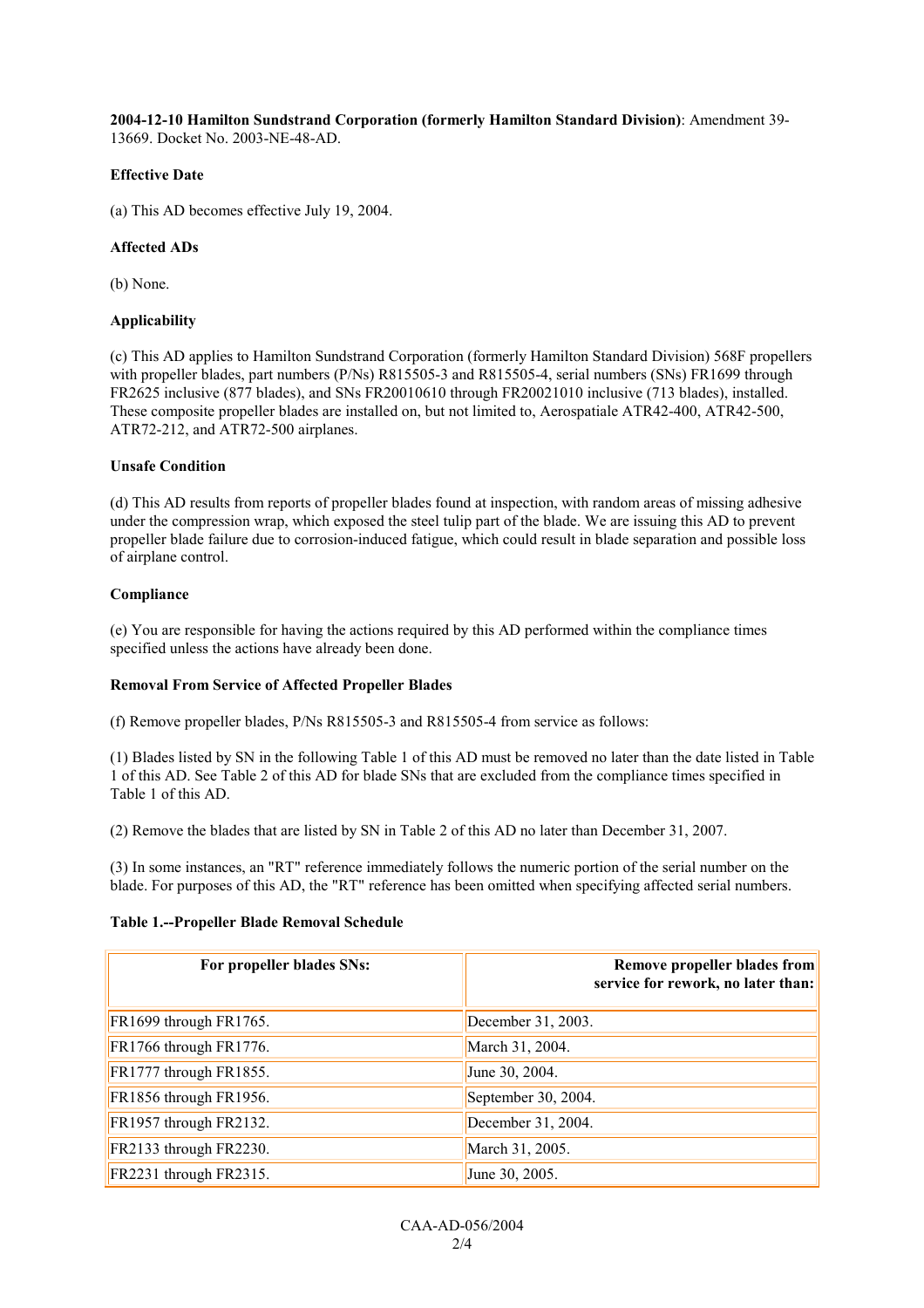| FR2316 through FR2390.         | September 30, 2005. |
|--------------------------------|---------------------|
| FR2391 through FR2433.         | December 31, 2005.  |
| FR2434 through FR2553.         | March 31, 2006.     |
| FR2554 through FR2625.         | June 30, 2006.      |
| FR20010610 through FR20010729. | June 30, 2006       |
| FR20010730 through FR20011018. | September 30, 2006. |
| FR20011019 through FR20011218. | December 31, 2006.  |
| FR20011219 through FR20020511. | March 31, 2007.     |
| FR20020512 through FR20020757. | June 30, 2007.      |
| FR20020758 through FR20020842. | September 30, 2007. |
| FR20020843 through FR20021010. | December 31, 2007.  |

# **Table 2.--Blade SNs Excluded From Table 1**

| FR1720 | FR1887        | FR1962 | FR2163        |
|--------|---------------|--------|---------------|
| FR1740 | <b>FR1888</b> | FR1963 | FR2164        |
| FR1742 | FR1889        | FR2013 | FR2165        |
| FR1752 | FR1892        | FR2022 | FR2166        |
| FR1777 | FR1893        | FR2032 | FR2167        |
| FR1791 | FR1927        | FR2037 | FR2168        |
| FR1796 | FR1928        | FR2038 | FR2173        |
| FR1841 | FR1929        | FR2039 | FR2177        |
| FR1843 | FR1930        | FR2047 | FR2179        |
| FR1858 | FR1931        | FR2058 | FR2180        |
| FR1860 | FR1932        | FR2059 | FR2183        |
| FR1865 | FR1933        | FR2060 | FR2204        |
| FR1869 | FR1934        | FR2063 | FR2205        |
| FR1871 | FR1935        | FR2064 | FR2206        |
| FR1872 | FR1936        | FR2067 | FR2207        |
| FR1873 | FR1937        | FR2068 | <b>FR2208</b> |
| FR1874 | FR1938        | FR2099 | FR2233        |
| FR1875 | FR1942        | FR2108 | FR2234        |
| FR1877 | FR1943        | FR2134 | FR2467        |
| FR1878 | FR1957        | FR2135 | FR20010626    |
| FR1879 | FR1960        | FR2136 | FR20010936    |
| FR1880 | FR1961        | FR2137 | FR20011218    |

# **Installation of Propeller Blades that have a SN Listed in Table 1 or Table 2 of this AD**

(g) After the effective date of this AD, do not install any blade that has P/N R815505-3 or R815505-4 and SN listed in Table 1 or Table 2 of this AD, and that has exceeded the date for replacement.

# **Alternative Methods of Compliance (AMOCs)**